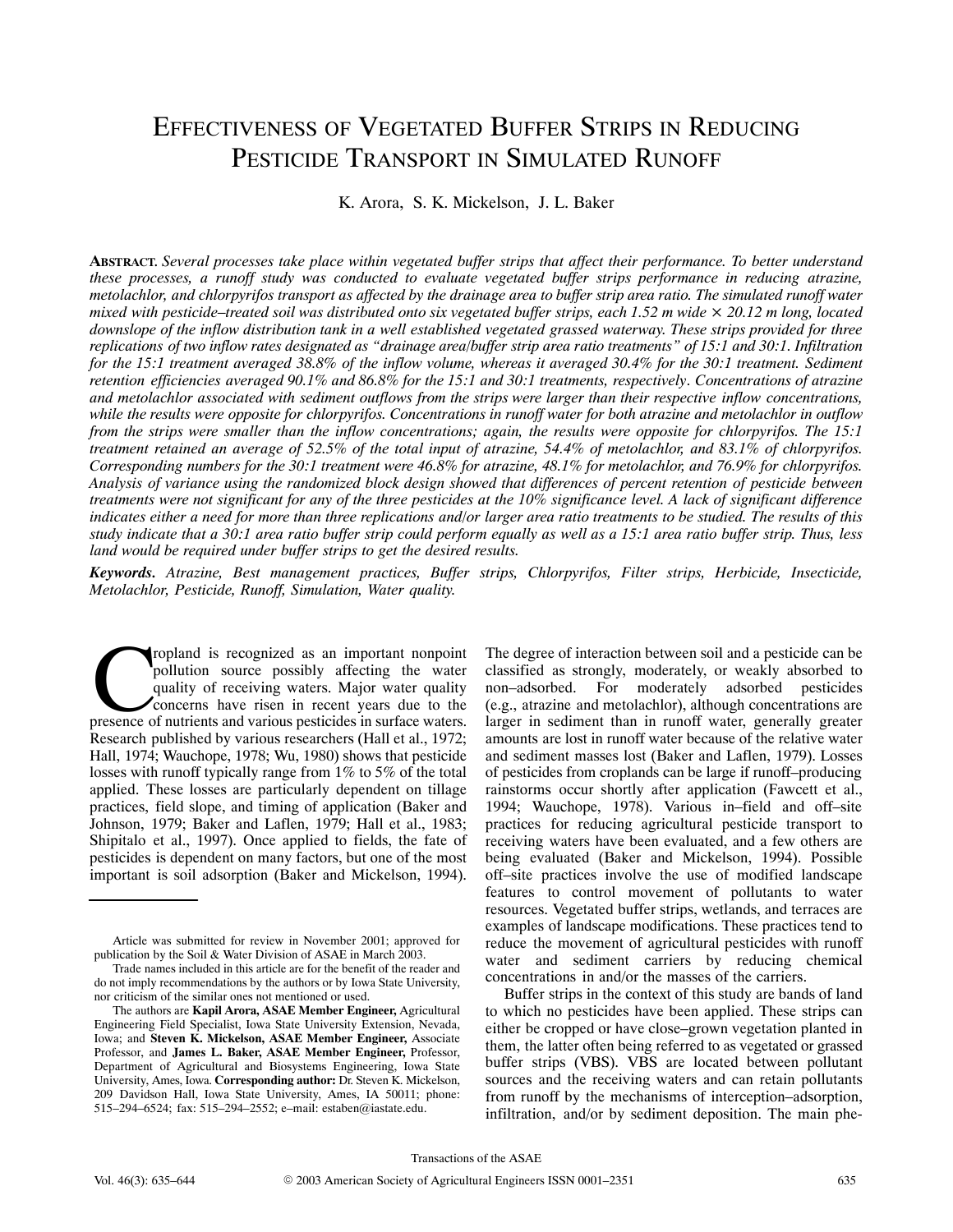nomenon occurring in a VBS is the reduction of flow velocity by the resistance to flowing water caused by the vegetation. VBS have been shown by various researchers such as Young et al. (1980), Magette et al. (1989), and Dillaha et al. (1989) to be effective in reducing off–site transport of sediment, animal waste suspended solids, and nutrients. A review of the literature that follows reveals that limited data exist on different processes occurring within VBS with respect to their net effect on the effectiveness of VBS in reducing off–site transport of agricultural pesticides.

Grassed waterways were evaluated by Asmussen et al. (1977) for reducing off–site transport of 2,4–D through surface runoff. Wet and dry antecedent moisture conditions served as treatments under simulated rainfall in this study. The 24.4 m long grassed waterways with a drainage area to waterway area ratio of 0.25 reduced the suspended sediment concentrations by 98% and 94% for the dry and wet treatments, respectively. Out of the 2.5% and 10.3% of 2,4–D lost under the dry and wet treatments, respectively, the waterway retained about 70% of these amounts irrespective of antecedent soil moisture conditions.

In a study conducted over two consecutive years by Rhode et al. (1980), grassed waterways were evaluated for reduction of off–site movement of trifluralin. Annual trifluralin losses from the treated area over the observation time periods were 0.17% and 0.03% of that applied. Runoff from the treated area was passed through a 24.4 m long grassed waterway with a drainage area to waterway area ratio of 0.25. Average reduction in the amount of trifluralin in runoff was 96% when the waterway was dry and 86% when the waterway was wet. The authors concluded that chemical transport could be significantly reduced by using buffer zones and grassed waterways adjoining treated areas.

Hall et al. (1983) evaluated oat buffer strips along with application methodology for retention of atrazine losses. A 6 m long oat strip placed at the bottom of 16 m long source area was observed for 11 erosion events (drainage area to buffer strip area ratio of 2.7:1). The oat buffer strip reduced runoff inflow and sediment mass by 66% and 76%, respectively, when compared with a plot area without an oat buffer strip. This oat strip reduced atrazine losses by 91% when the application rate of atrazine was 2.2 kg/ha on the drainage area. The retention was 65% for the higher atrazine application rate of 4.5 kg/ha. Atrazine losses were reduced by 91% and 87% for these two application rates when pre–plant incorporation with the oat buffer strip treatment was compared with pre–emergent application without an oat buffer strip. The authors concluded that use of an oat buffer strip under a conventional tillage system could significantly reduce herbicide losses to receiving streams.

Mickelson et al. (2003) evaluated 4.6 and 9.1 m long buffer strips for controlling herbicide transport using simulated rainfall. Rainfall with an intensity of 66 mm/h was simulated over the filter strip area. Ten minutes after the start of simulated rainfall, inflow representing a runoff of 2.5 cm/h with an atrazine concentration of 1 mg/L, either with or without sediment, was added to the buffer strips. The 4.6 m long buffer strips (drainage area to buffer strip area ratio of 10:1) reduced sediment load by 71%, whereas the 9.1 m long buffer strips (drainage area to buffer area ratio of 5:1) reduced it by 87%. The difference in sediment load reduction between the two buffer strip lengths was significant, with the first few meters of the buffer strips trapped the majority of the

sediment. The two buffer strip lengths reduced atrazine loss by 31% and 80%, respectively; these reductions were significantly different. The difference in atrazine losses between runoff with and without sediment was not significant. Outflow concentrations of atrazine, both for runoff with and without sediment, did not show any specific trends over the duration of simulation.

Hoffman et al. (1995) evaluated the use of contour strip cropping to reduce atrazine loads in runoff. The study was conducted on nine 0.63 ha watersheds,  $45 \times 140$  m, to compare the effectiveness of contour strip cropping in reducing off–site transport of herbicides. Three conventionally tilled field corn cropping systems, with grass filter strips, with wheat filter strips, and with no filter strips, were evaluated. The three herbicides (atrazine at 2.24 kg/ha, metolachlor at 2.8 kg/ha, and cyanazine at 4.48 kg/ha) were applied pre–emergence to each corn crop. Filter strip length of 9.0 m (drainage area to filter strip area ratio of 4:1) was evaluated under the two cropping systems of grass and wheat filter strips. Contour filter strips reduced the cropped area and thus total herbicide application by 20% within each watershed. Observations made during natural rainfall events in 1993 and 1994 indicated an average reduction of 46% and 80% in atrazine and metolachlor amounts, respectively, when runoff leaving the watersheds after passing through filter strips was compared to runoff from watersheds with no filters. Due to large time periods between the date of application and rainfall events, cyanazine concentrations were below detection limits. The authors concluded that herbicide transport could be significantly reduced by using filter strips in conjunction with strip cropping.

Misra et al. (1996) conducted a rainfall simulation study to determine buffer strip effectiveness in reducing herbicide transport. Simulated rainfall with an intensity of 63.5 mm/h was applied, using a 15.2 m diameter rotating overhead boom simulator (Swanson, 1965), to vegetated buffer strip plots 1.5 m wide by 12.2 m long. Two area ratio treatments of 15:1 and 30:1 were evaluated in this study. Fifteen minutes into the rainfall simulation, inflow with nominal concentrations of 0.1 mg/L and 1.0 mg/L treatments of atrazine, metolachlor, and cyanazine was added to the strips. Three inflow samples were collected, each being a composite of three subsamples taken over a 5 min flow duration. Outflow from the strips was sampled at 5–min intervals. The authors reported a load reduction of 40.5% for atrazine, 39.2% for metolachlor, and 38.4% for cyanazine for the 15:1 treatment. For the 30:1 treatment, the corresponding herbicide load reductions were 37.0%, 34.6%, and 34.0%, respectively. These load reductions were not significantly different in spite of the fact that lower area ratio buffer strips had larger load reductions than higher area ratio buffer strips for each of the three herbicides. Load reductions for 1.0 mg/L nominal inflow concentrations were 48.6%, 44.3%, and 44.5% for atrazine, metolachlor, and cyanazine. These reductions were 28.8%, 29.4%, and 27.8% for 0.1 mg/L nominal inflow concentrations for the three herbicides, respectively. These differences between load reductions for the two different nominal inflow concentrations were significant. The authors determined with the help of a bromide tracer that infiltration within the vegetative strips was the key factor for herbicide load reduction. This rainfall simulation study did not introduce any sediment into the buffer strips, as might occur in a natural runoff event. Additionally, rainfall was simulated simultaneously with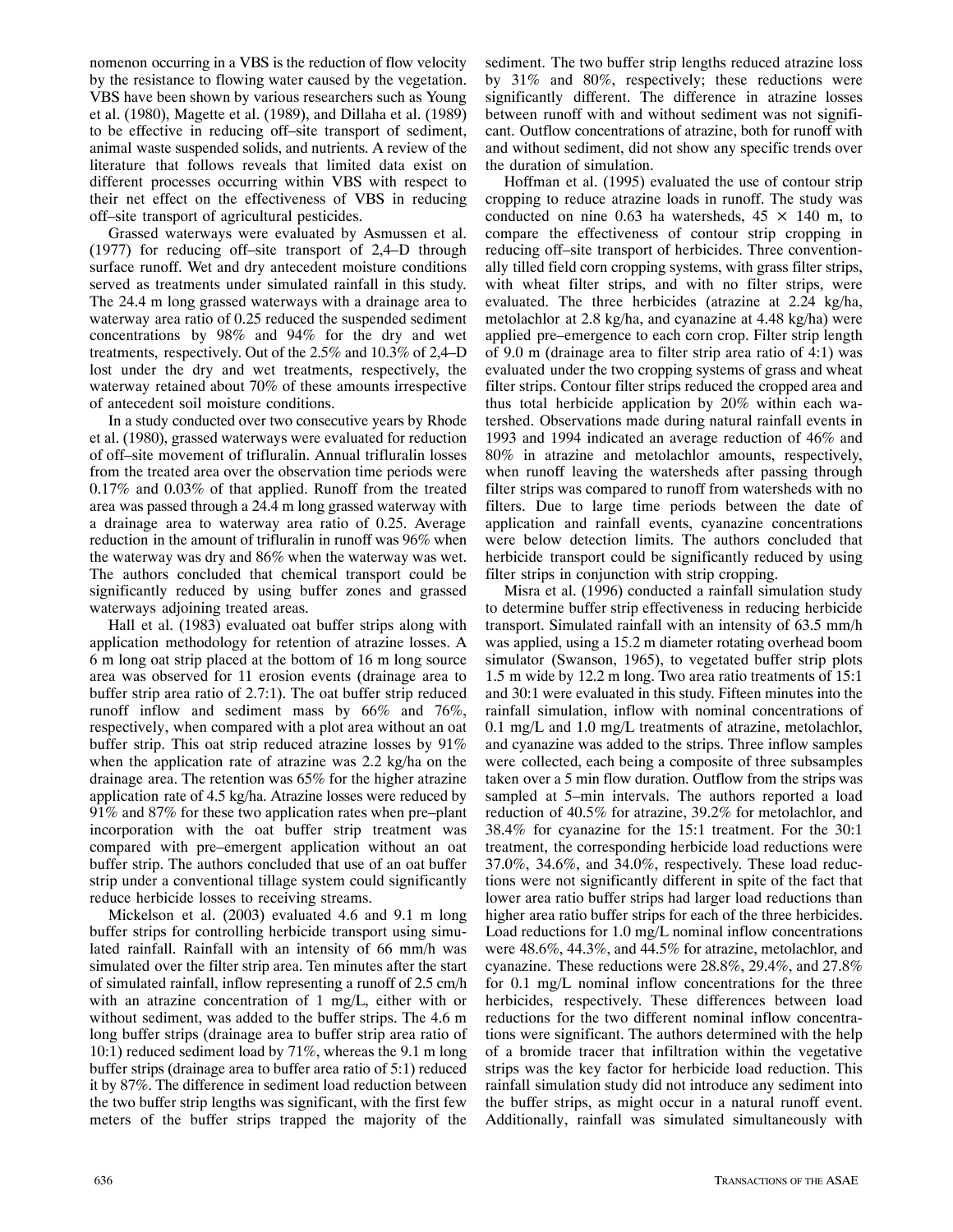flow passing through the buffer strips, except for the first 15 min when there was no inflow. As such, results of this study represent a combined effect of infiltration, adsorption, and rainfall dilution processes on the buffer strip effectiveness.

Lowrance et al. (1997) evaluated the transport of the herbicides atrazine and alachlor in a managed riparian forest buffer system. This system consisted of a grassed buffer strip right next to the field, a managed pine forest downslope from the grassed buffer strip, and a narrow hardwood forest with an overall drainage area to buffer system area ratio of 2:1. During the three years of observations, atrazine and alachlor concentrations averaged 34.1 and 9.1  $\mu$ g/L at the field edge, respectively. These concentrations were observed to be  $1 \mu g/L$  or less in the runoff that passed through the riparian forest buffer system. The authors concluded that the reduction in concentration was greatest per meter of flow length in the grassed buffer strip adjacent to the field. The authors attributed infiltration and adsorption to plant/organic matter within the buffer system as the key processes affecting the herbicide concentrations. However, it was not possible to determine the net effect of each process on herbicide concentrations due to the setup of the study. The authors also reported that negligible transport of the two herbicides occurred through the buffer system in shallow groundwater.

Paterson and Schnoor (1992) published a study evaluating the fate of atrazine and alachlor in a riparian zone field site. In this study, the authors applied the herbicides directly to a streamside area on three different plots: a corn plot, a bare soil plot, and a plot of deep–rooted poplar trees (*Populus* spp.). The authors found that plant uptake by vegetation was an important process affecting the fate of the two herbicides when compared with the bare soil plot. In this study, the authors did not address transport of the lost herbicides from experimental plots into and through vegetative buffer strips and/or a riparian zone.

Arora et al. (1996) evaluated vegetative buffer strips for herbicide retention under natural rainfall conditions. The experimental design consisted of six equal–size buffer strips with drainage area to buffer area ratios of 15:1 and 30:1. Three herbicides (atrazine, metolachlor, and cyanazine) were applied to the source drainage area for each of the two years of study. Retention by the vegetative buffer strips ranged from 11% to 100% for atrazine, 16% to 100% for metolachlor, and 8% to 100% for cyanazine. The authors also reported that runoff leaving the buffer strips had lower concentrations than the runoff entering the buffer strips for all three herbicides. Herbicide retention through sediment trapping by buffer strips was about 5% of the total retention. The key process for herbicide retention was found to be infiltration. The difference between herbicide retention for the two treatments of 15:1 and 30:1 area ratios was not significant ( $\alpha$ = 0.10). As a part of this study, the authors presented a mathematical analysis to quantify herbicide concentration change with respect to adsorption to organic/plant matter, dilution due to rainfall, and infiltration processes occurring within the VBS. The authors calculated an array of concentration reduction factors ranging from impermeable surface to fully pervious surface for both source area and buffer area. Concentrations reduction factors when applied to inflow concentrations showed higher outflow concentrations than observed. The authors concluded through their analysis that herbicide adsorption to plant and organic matter within

VBS was responsible for additional concentration reduction. However, due to the setup of the study, the net effect each of the adsorption to organic/plant matter, dilution due to rainfall, and infiltration processes occurring within the VBS could not be determined.

The literature suggests that buffer strips can play a significant role in moderating the impacts of nonpoint– source pollution occurring due to agricultural pesticides. However, most studies conducted to date have evaluated small drainage area to buffer area ratios, generally 1:1 to 5:1, with 30:1 being the highest. A small area ratio (e.g., 5:1) means that for every five units of crop land, one unit of buffer area would be required to achieve the reported contaminant reductions. Information on larger drainage area to buffer strip area ratios is limited, but such information is much needed during planning stages to decide how much land is adequate to provide the needed pesticide load reduction. Additionally, limited literature exists on the net effect of the processes occurring within the VBS on pesticide retention efficiency.

The overall objective of this project was to determine the retention efficiency of the VBS for pesticides of different adsorption properties without dilution from rainfall. This study also evaluated the effect of relatively large drainage area to buffer strip area ratio on pesticide retention efficiency.

# **METHODS AND MATERIALS**

Figure 1 shows the setup of the experimental area used for evaluating VBS in reducing pesticide transport. The pesticides used in this study were two herbicides, atrazine (AAtrex) and metolachlor (Dual), and an insecticide, chlorpyrifos (Lorsban), and are listed in table 1. The VBS were established at the Swine Nutrition Farm of Iowa State University in the spring of 1993. More details on establishment of the site are presented in another study (Arora et al., 1996).

In this study, runoff from a field was simulated as input to the buffer strip system in July 1995. About 53,000 L of water were stored at the site for this runoff simulation. Prior to runoff simulation, the VBS area was wetted with about 25 mm of simulated rainfall applied in 30 min using a sprinkler system. This was done to achieve a replicable antecedent moisture condition in the VBS area, as might occur in a large natural rainfall event just prior to the initiation of runoff. However, no rainfall was added to the buffer area during runoff simulation. Again, this was done to avoid the complicating effect of dilution of flow through the buffer strips.

Water to simulate runoff was pumped into an 800 L metal tank placed at the upper end of the mixing chute, close to the source area (fig. 1). The water was pumped at a variable rate (first increasing and then decreasing) to generate a hydrograph of runoff comparable to one that might occur from a cropped field. Flows into buffer strips were measured downstream of the mixing chute and are explained later. Total water pumped into the tank was equivalent to a runoff event of 10.7 mm. Along with water, soil was also added to the tank to generate runoff with sediment. This soil had all three pesticides (atrazine, metolachlor, and chlorpyrifos) applied to it in an amount resulting in a nominal concentration of 100 mg of each pesticide per kg of soil. This concentration represents a similar concentration in the top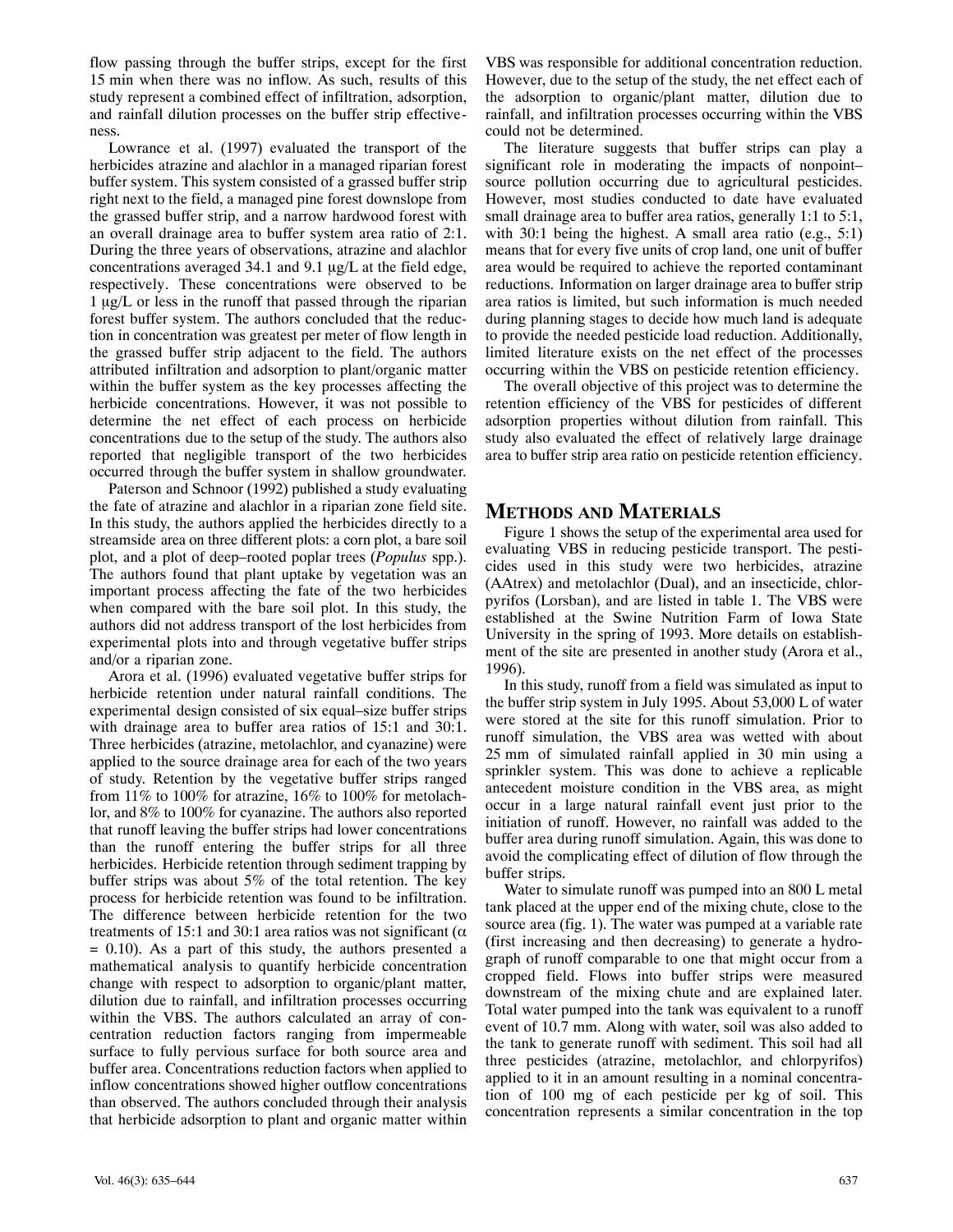

**Figure 1. Field setup for the vegetative buffer strips runoff simulation study, 1995.**

|  |  | Table 1. Names, half lives, and sorption coefficients for the three pesticides studied, [a] |
|--|--|---------------------------------------------------------------------------------------------|
|  |  |                                                                                             |

|             |         |                                                                                   | Field  | Sorption | Partitioning                                           |
|-------------|---------|-----------------------------------------------------------------------------------|--------|----------|--------------------------------------------------------|
| Common      | Trade   |                                                                                   |        |          | Half Life Coefficient Coefficient <sup>[a]</sup>       |
| Name        | Name    | Chemical Name                                                                     | (days) |          | $K_{\rm oc}$ (mL/g) $K = K_{\rm oc} \times F_{\rm oc}$ |
| Atrazine    |         | AAtrex 2-chloro-4-ethylamino-6-isopropylamino-S-triazine                          | 60     | 100      |                                                        |
| Metolachlor | Dual    | 2-chloro-N- $(2$ -ethyl-6-methylphenyl)-N- $(2$ -methoxy-1-methylethyl) acetamide | 90     | 200      |                                                        |
|             | Dursban | Chlorpyrifos Lorsban, O,O-diethyl O-(3,5,6-trichloro-2-pyridyl)-phosphorothioate  | 30     | 6070     | 182                                                    |
|             |         |                                                                                   |        |          |                                                        |

[a] Source: Hornsby et al., 1996, pp. 6–16, 50, 70, 146.

[b] K values are calculated for 3% average fractional organic carbon content of soil ( $F_{\text{o}c}$ ).

2 cm of soil one day after surface pesticide application. The application or spraying of pesticides was carried out on dried and sieved soil (1050 kg) one day prior to simulation. The pesticide–treated soil was added to the tank placed at the top end of the chute at a rate of 46 kg/min for the first 4 min, 31 kg/min for the next 6 min, and 23 kg/min for the remaining time for a total of 48 min. This was done to simulate similar sediment concentrations in runoff, as would be expected in a natural rainfall event. This simulated event represents the case of having greater loss from the treated fields in comparison with an event occurring several days after application, as reported by Baker and Mickelson (1994). These pesticides might be expected to persist for 30 days or more (table 1), but this simulation represents a case in which maximum amounts would be present in the field for potential loss with runoff.

Actual sediment concentrations over time were measured downstream from the mixing chute and are discussed later. The sediment–water–pesticide mixture was thoroughly stirred in the tank by addition of water at high velocity and by use of a 380 L/min recirculating pump. Runoff water mixed with soil overflowing from the tank was conveyed by the mixing chute (1.22 m wide) to a round metal inflow distribution tank, 3.05 m in diameter and 0.76 m in depth. This mixing chute had a 10 cm high obstruction placed at the outflow end, which helped to create storage in the mixing chute. The storage in the first tank, in the chute, and in the inflow distribution tank was assumed to provide roughly the

same amount of time for the pesticides to equilibrate in the water/soil mixture as would happen in runoff from a field.

The inflow distribution tank at the downstream end of the mixing chute provided a point for sampling and a mechanism for distributing the runoff onto the buffer strips. Distribution of runoff was achieved using six 25.4 cm deep V–notch weirs along the periphery of the tank, all positioned at the same elevation. Three of the V–notches had a 30.0° weir angle, and the other three had a  $56.8^{\circ}$  weir angle. These two weir angles provided for two different flow rates, which differed by a factor of two for any depth of flow over the weirs. The volume of water flowing over the 30.0° notch is given by the following equation (Brakensiek et al., 1979, pp. 78–83):

$$
Q = 0.373 \times H^{2.5} \tag{1}
$$

where

 $Q =$  flow over the notch  $(m^3/s)$ 

 $H =$  head of water above the notch base  $(m)$ .

For the  $56.8^{\circ}$  notch angle, the coefficient in the above equation is 0.746. As such, these weirs provided for two inflow rates designated as "drainage area/buffer strip area ratio treatments" of 15:1 and 30:1. Equal elevation placement of these weirs allowed an average single head value to be used for calculating the rate of runoff flowing onto the strips at any point during the runoff simulation. Elevations were measured at two points in the inflow distribution tank and then averaged. The total flow volume was calculated by integrating the flow rates over time. The weirs were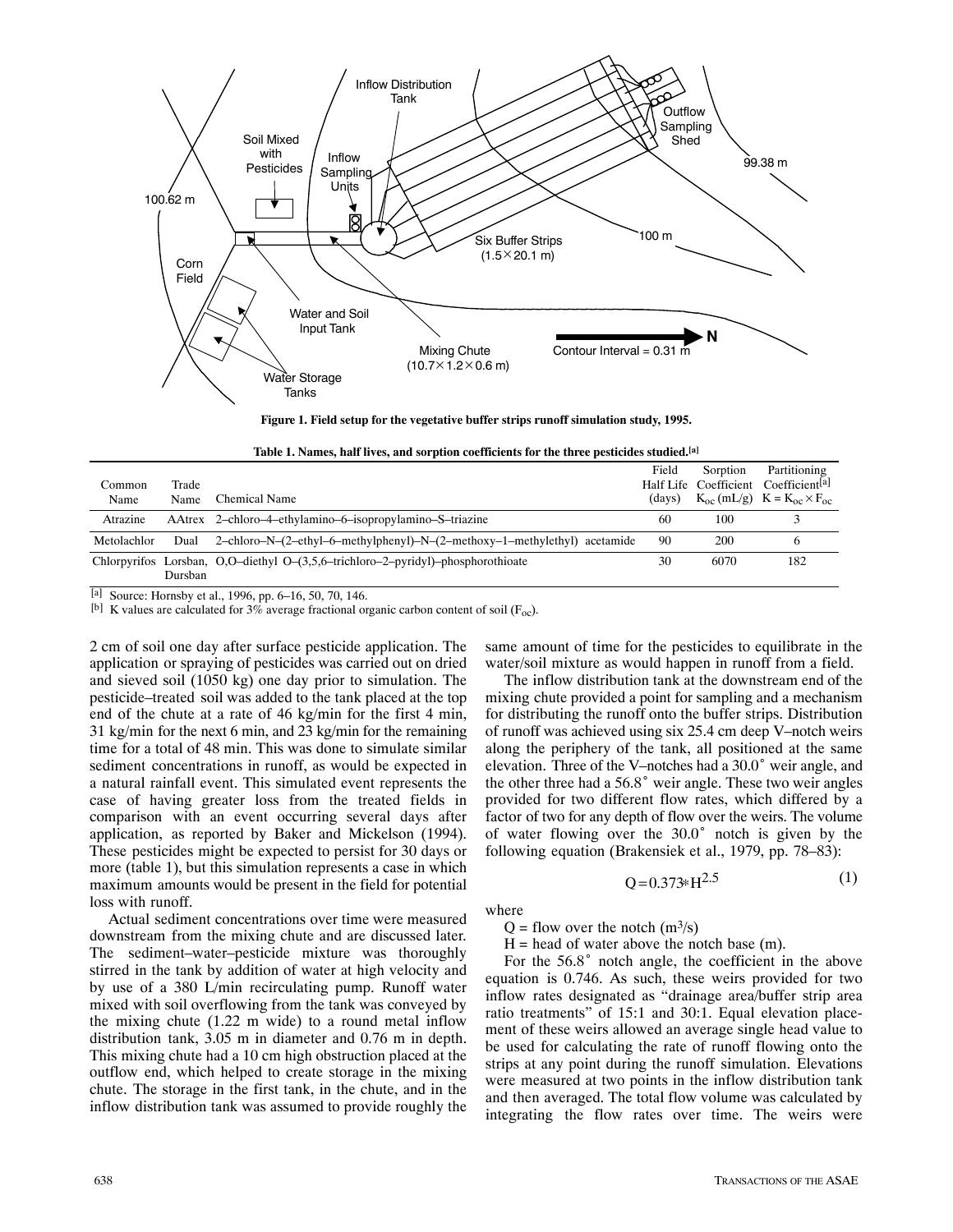calibrated in 1993 and 1994 as a part of an earlier study (Arora et al., 1996). During calibration, water was discharged through each weir for a total of 2 min. Water exiting from the weir was collected and measured for a 30 s time interval, accompanied with head of water (H) measurements every 10 s. This process was repeated three times for each weir. The percent error between the measured flow rates and flow rates calculated using equation 1 was less than 1%.

Six vegetated buffer strips, each 1.52 m wide  $\times$  20.12 m long, were located downslope of the inflow distribution tank in an established vegetated grassed waterway on Clarion loam soil with an average 3% organic matter content. Each strip was equal in area  $(30.58 \text{ m}^2)$ ; however, three strips received flow based on the 15:1 area ratio, and the other three strips received flow based on the 30:1 area ratio. These strips were isolated from one another by 0.25 m high metal borders driven 0.10 m into the ground. The strip vegetation was 81% brome grass (*Bromus inermis*), 12% blue grass (*Poa pratensis*), 5% fescue (*Festuca arundinacea*), and 2% other. The average tiller population was determined to be 8.82 M tillers/ha. Type of tiller species and population was determined by randomly tossing a  $0.09$  m<sup>2</sup> metallic ring at six different locations along the length of the VBS. Tiller species were then counted for each of the six locations within each of the six strips, resulting in 36 sets of numbers. These numbers were averaged and then scaled on a per hectare basis to determine average tiller population and percentage composition of each species.

Outflow from the downstream end of the buffer strips was collected in tanks (1.52 m wide  $\times$  0.61 m deep  $\times$  0.76 m long), as shown in figure 1. Identical V–notch weirs, as on the upstream side, were used to measure outflow from the buffer strips. The complete setup was such that it provided for free flow of runoff water without any ponding at the upstream or downstream ends of the buffer areas. Automatic samplers (model 3700 portable sampler, ISCO Environmental Systems, Lincoln, Neb.) were used to sample the effluent and influent for determining sediment and pesticide concentrations.

One depth sensor and one ISCO sampler were used at the downstream end of each buffer strip to measure runoff depth and to sample the outflow. Depth sensors (styrofoam floats connected to slide resistors) gave outputs in mV, which were recorded by a datalogger (CR–10, Campbell Scientific, Logan, Utah). The datalogger scanned all the sensors every 20 s and recorded the instantaneous voltages. These voltages were later converted to head values (H) by multiplying with a conversion factor. The sensors, the datalogger, and the samplers were powered by 12 V batteries.

During a runoff event, each sampler took 300 mL samples every 2 min for both inflow and outflow. Twenty–four 350 mL glass bottles, placed in the sampler, provided for a total sampling period of 48 min. Samplers started sampling inflow as soon as the water began to flow over the weirs of the distribution tank at the inflow end of the strips. Outflow sampling was started as soon as outflow completely submerged the sampler intake, just before it began to flow over the weirs. Three samples were composited into a 1 L glass jar to obtain a sample representative of a 6 min time interval. These samples were refrigerated immediately at 4°C for extraction and analysis for sediment and pesticide concentrations at a later time.

Sediment concentrations were determined by using a gravimetric oven–drying method. Duplicate subsamples of stirred samples were weighed and oven dried at  $105^{\circ}$ C for 24 h. Dried samples were then weighed, and the resulting subsample concentrations were analyzed for percent difference. Subsamples having more than 5% difference in calculated concentrations were reanalyzed.

Pesticide concentrations in the sample water were determined using gas–liquid chromatography. Refrigerated samples were stirred and shaken to obtain a uniform subsample. To obtain water free of sediment, subsamples were filtered through  $5 \mu$  pore filter paper (medium porosity, slow flow rate). A known weight of this filtered water subsample was extracted with a known volume of toluene by shaking it on an orbital shaker for 50 min. The water–toluene mixture was then allowed to separate for 30 min, and the separated toluene was decanted into glass test tubes. Fifty milliliters of the filtered water subsample were extracted with 50 mL of toluene.

To extract pesticides from sediment, a known amount of runoff sample was centrifuged, and the water was decanted. A known volume of toluene was then added to the wet centrifuged sediment. Glass beads were added to the sediment–toluene mixture to lift the sediment into suspension in the toluene. The centrifuge bottle was then rotated for 1 h in a horizontal orientation and then for 1 h in a vertical orientation. The toluene from the stirred mixture was decanted into test tubes. The remaining mixture was oven dried to obtain the dry weight of the sediment.

Two microliters of water and sediment extract were injected into a Tracor 540 gas–liquid chromatograph using split–less injection mode to determine the pesticide concentrations. This chromatograph was equipped with an electron capture detector and a 774 Tracor autosampler. The flow velocity for the hydrogen carrier gas was 25 cm/s, and the flow rate for the makeup gas (5% argon and methane) was 40 mL/min. The column oven, inlet, and detector temperatures were held constant at  $160^{\circ}$ C, 250<sup>°</sup>C, and 350<sup>°</sup>C, respectively. Pesticides were separated using a 0.25 mm diameter  $\times$  30 m long capillary column (DB–5, 0.25 µm film; J&W Scientific). Data acquisition was performed using a Spectra–Physics 4270 integrator and a Fisher Recordall 5000 strip–chart recorder.

Infiltration occurring on the buffer strip was determined by an inflow–outflow mass balance. Cumulative instantaneous volumes from these rate–time series were multiplied by the time intervals to obtain the total amounts of inflow and outflow. Total infiltration was then determined by subtracting total outflow from total inflow. The mass of runoff water remaining in the inflow distribution tank at the end of a storm event was not included in the mass balance because it never passed through the VBS area. However, the runoff water remaining in the outflow collection tanks for each buffer strip was included in the mass balance since it was a part of inflow passing through the buffer strip. The following equation was thus developed and used in calculating total infiltration:

$$
M_{inflt} = M_{inflow} - M_{outflow} - M_{outflow, tank}
$$
 (2)

where

| 171 V           |                                                    |
|-----------------|----------------------------------------------------|
| $M_{\rm inflt}$ | $=$ mass of water infiltrating in the buffer strip |
|                 | (mm)                                               |
| $M_{\odot}$     | $=$ mass of water entering the buffer strip $(mm)$ |

 $M_{\text{inflow}}$  = mass of water entering the buffer strip (mm) as measured through the weirs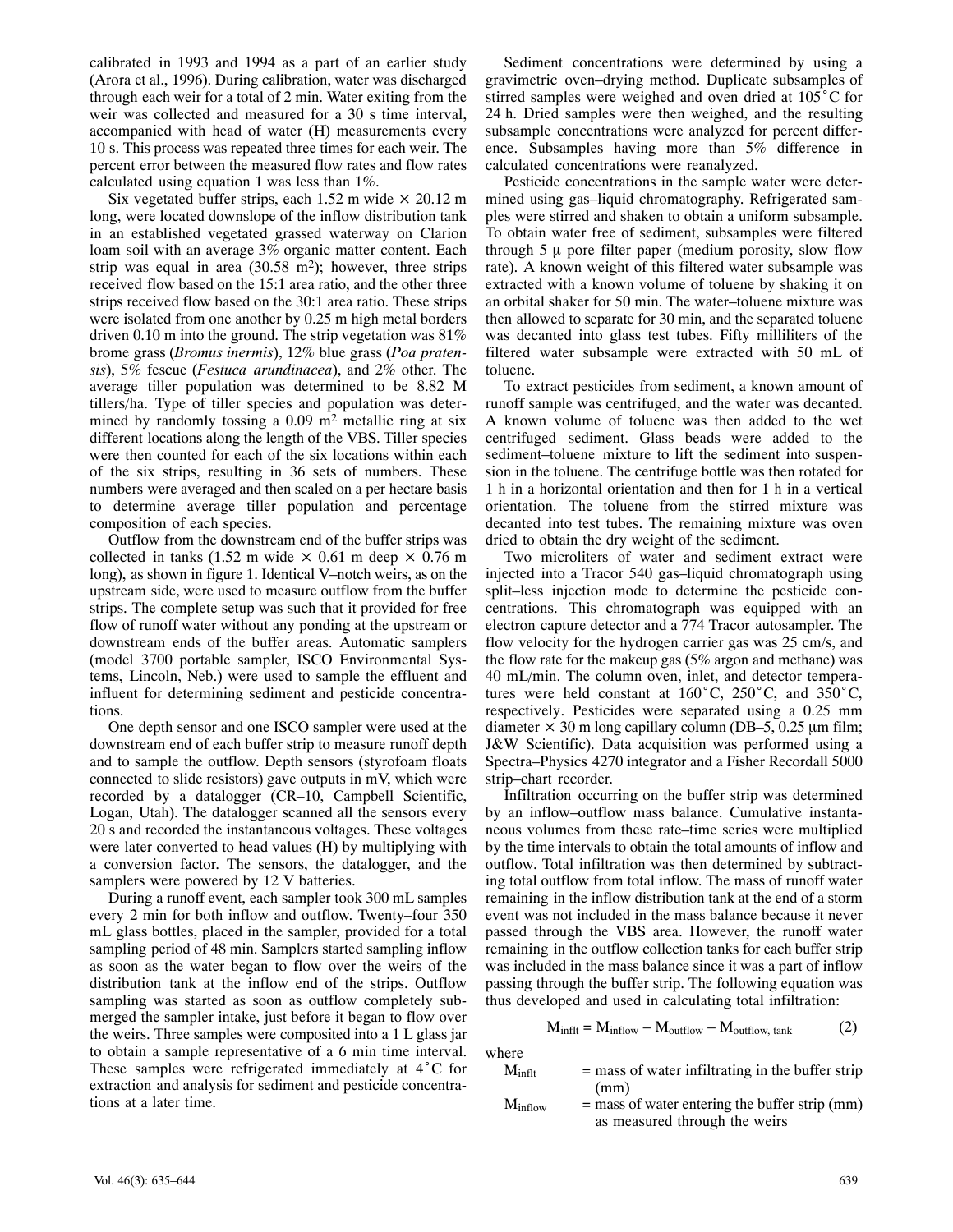$M_{\text{outflow}}$  = mass of water leaving the buffer strip (mm) as measured through the weir

 $M_{\text{outflow, tank}}$  = mass of water left in the outflow tank (mm).

Adsorption coefficients (K, equal to pesticide concentration in sediment divided by its concentration in water) were determined for inflow and outflow samples for the three pesticides. However, K values resulting from sediment–adsorbed concentrations of samples with less than 0.5 g total sediment (after oven drying) were not used due to analytical limitations. The remaining K values were averaged for both inflow and outflow for the three pesticides. Using this average K value, the overall pesticide concentration of the sample mix, the pesticide concentration in solution, and the concentration as adsorbed to sediment were calculated for the samples for which insufficient total sediment was available for analysis. Hydrographs for flow into the six buffer strips were divided into four parts. These four parts were the rising limb (first 6 min of flow), the equilibrium period (next 12 min of flow), the recessional limb (next 18 min of flow), and the asymptotic period (remaining duration of inflow). Comparisons were made for these four parts of the hydrograph between the inflow and outflow. A flow differential rate curve was developed by subtracting outflow from inflow on a real–time basis. Percent pesticide retention values were analyzed for significant differences among area ratios and between pesticides using a randomized block design (Cochran and Cox, 1992).

#### **RESULTS**

This study represents a natural rainfall event in which rainfall has stopped by the time runoff from the field enters the buffer strip. This implies that there is no effect of dilution due to rainfall on flow through the buffer strip. There was a small amount of rainwater adhering to the tillers within the buffer strip due to sprinkler rain. This amount is considered to be negligible in comparison to inflow volume when considering any dilution effect.

Table 2 shows the mass balance for inflow and infiltration averaged over three replications for the two area ratio treatments. Inflow volume was 15.8 cm into the 15:1 treatment and 31.5 cm into the 30:1 treatment. These inflow volumes were the same for all three replications of the two area ratio buffer strips due to the setup of the inflow

distribution system. Mean outflow volume was 9.7 cm for the 15:1 treatment, and 21.9 cm for the 30:1 treatment. The total inflow and total outflow volume values were converted to depth over the buffer strip area. Mean percent infiltration calculated through mass balance was 38.8% (range of 27% to 50%) and 30.4% (range of 22% to 40%) for the 15:1 and 30:1 treatments, respectively. However, these percent infiltrations were not significantly different at  $\alpha = 0.10$ . Assuming similar infiltration rates for all buffer strips for both treatments, the greater percentage infiltration occurring on the 15:1 treatment versus the 30:1 treatment can be accounted for in part by less input depth.

Figure 2 shows the inflow rates and average outflow rates over time for the two treatments. Infiltration on the buffer strips was determined by the difference of the two areas under the curves (inflow and outflow curves) for the respective treatments. The average time difference between flow to enter buffer strips and appear as outflow at the downstream end was 13.3 and 14.0 min for the 15:1 and 30:1 treatments, respectively. Inflow hydrographs were divided into four hydrologic periods, as shown in figure 2: "A" refers to the end of the rising limb, "B" refers to the end of an equilibrium period, and "C" refers to the end of the recessional limb and the start of an asymptotic period to the end of the hydrograph. For the rising limb (first 6 min of inflow hydrographs), there was no volume of water leaving the buffer strips. As there was no rainfall being added and mass conservation must apply, this means that all inflow during the rising limb was traveling and infiltrating along the flow length of the buffer strips. The time difference between the start of inflow and the start of outflow represented in part the travel time from the inlet to outlet points of the buffer strips, as infiltration was occurring simultaneously.

The flow differential rate curve, for the difference between inflow and average outflow (fig. 3), followed the inflow hydrographs. Outflow from the buffer strips started about 6 min into the equilibrium period of the inflow hydrograph. As such, the flow differential rate curve began to drop. As the inflow hydrographs entered the recessional limb, average outflow was still steady. However, about 32 min into inflow hydrograph, average outflow from the buffer strips exceeded inflow. As such, the flow differential rate dropped to zero and then became negative (fig. 3). During the recessional limb of the inflow hydrographs, average outflow was still greater than inflow. Outflow

| Attribute               | Units | Buffer Strip <sup>[a]</sup> and Mean Value |        |        |                        |                 |         |         |         |
|-------------------------|-------|--------------------------------------------|--------|--------|------------------------|-----------------|---------|---------|---------|
|                         |       | 15:1 Area Ratio                            |        |        |                        | 30:1 Area Ratio |         |         |         |
|                         |       |                                            | 4      | 6      | Mean                   | 2               | 3       | 5       | Mean    |
| Flow[ <sub>b</sub> ]    |       |                                            |        |        |                        |                 |         |         |         |
| Inflow                  | cm    | 15.8                                       | 15.8   | 15.8   | 15.8                   | 31.5            | 31.5    | 31.5    | 31.5    |
| Outflow                 | cm    | 9.7                                        | 11.5   | 7.8    | 9.7                    | 22.6            | 18.8    | 24.3    | 21.9    |
| Infiltration            | $\%$  | 38.6                                       | 27.2   | 50.6   | $38.8 \text{ a}^{[c]}$ | 28.2            | 40.3    | 22.8    | 30.4a   |
| Sediment <sup>[d]</sup> |       |                                            |        |        |                        |                 |         |         |         |
| Inflow                  | kg/ha | 6476.3                                     | 6476.3 | 6476.3 | 6476.3                 | 12952.5         | 12952.5 | 12952.5 | 12952.5 |
| Outflow                 | kg/ha | 650.7                                      | 927.2  | 350.3  | 642.7                  | 1965.8          | 909.5   | 2273.0  | 1761.1  |
| Retention               | $\%$  | 90.0                                       | 85.7   | 94.6   | 90.1 b[c]              | 84.8            | 93.0    | 82.5    | 86.8 b  |

**Table 2. Inflow, outflow, infiltration, sediment mass input, output, and percent retention for the six buffer strips.**

[a] Buffer strips for both area ratio treatments are of the same area (30.6 m<sup>2</sup>).

[b] Flow converted into cm of depth over strip area; inflow of 30:1 treatment is twice (2×) that of 15:1 treatment due to setup of project.

[c] t–test H0: mean(15:1) = mean(30:1), no significant difference between the same letters at  $\alpha$  = 0.10.

[d] Sediment mass converted to kg/ha over strip area; sediment mass input of 30:1 treatment is twice (2×) that of 15:1 treatment due to setup of project.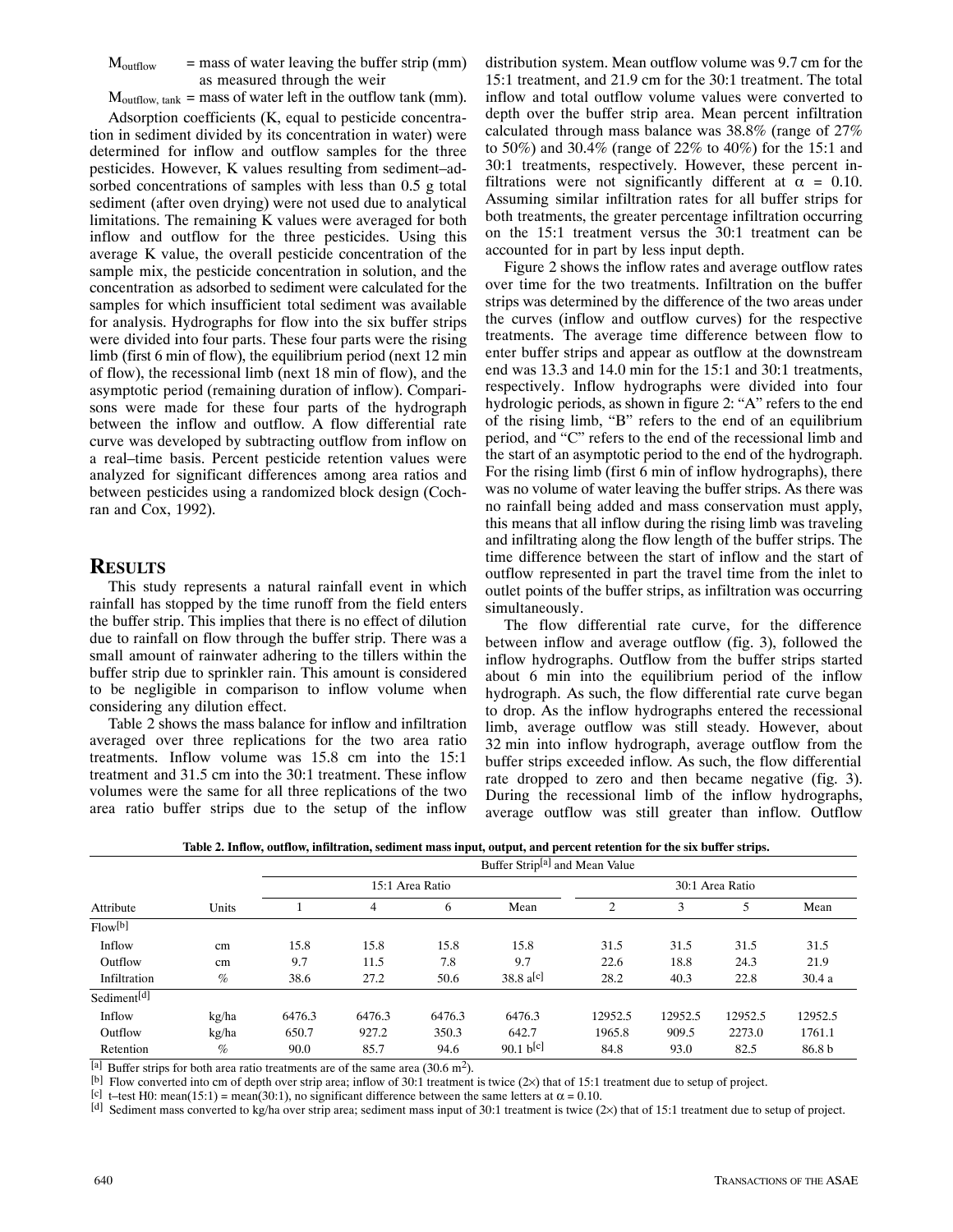

**Figure 2. Inflow rates and average outflow rates for the two treatments. Inflow hydrograph cutoff marks: A = end of rising limb, B = end of equilibrium period, and C = end of recessional period and start of asymptotic period.**



**Figure 3. Flow differential rates (difference between inflow and outflow on real–time scale) for the two treatments.**

continued even though inflow became relatively small and eventually zero. This outflow was a result of depletion of temporary storage created within the buffer strips. The flow differential rate during the recessional limb of the inflow hydrograph stayed negative and gradually became zero. Total area under the flow differential rate curve represented total infiltration taking place within the buffer strips. However, instantaneous flow differential values did not represent infiltration, as infiltration was occurring as a function of both time and place within the buffer strips.

Figure 4 shows average sediment concentrations for the mean inflows and outflows from the buffer strips. Note that the average outflow concentrations were moved back in time for all concentrations to be viewed on the same time scale. Buffer strips reduced average outflow sediment concentrations by more than 60% (60% to 80%) relative to inflow concentrations, although these reductions were not significantly different ( $\alpha = 0.10$ ) between the two area ratio treatments. Thus, reduced sediment concentrations, combined with the effect of infiltration, resulted in high sediment retention efficiencies for both the 15:1 and 30:1 treatments. As shown in table 2, these sediment retention efficiencies averaged 90% and 87% for the 15:1 and 30:1 treatments, respectively. Average sediment retention was less for the 30:1 treatment when compared with the 15:1 treatment. However, the difference between the sediment retention for the two treatments was not statistically significant ( $\alpha = 0.10$ ). Increased flow volume over the same area and same time period would increase flow velocity, thereby increasing the



**Figure 4. Average sediment concentrations for inflow and the outflow for the two treatments (outflow concentration time scales are offset to match with inflow concentration time scale).**





**Figure 5. Average atrazine concentrations in solution and as adsorbed to sediment for two area ratio buffer strip treatments (outflow concentration time scales are offset to match with inflow concentration time scale).**

turbulent energy to keep sediment in suspension and allowing less time for sediment settling, and thus less sediment trapping in the 30:1 area ratio buffer strip. Research studies by Young et al. (1980), Magette et al. (1989), Dillaha et al. (1989), and Mickelson et al. (2003) each show that the first few meters of the buffer strip length retain 50% or more of the sediment mass. This can explain to some extent the non–significant differences between the sediment retentions for the two treatments.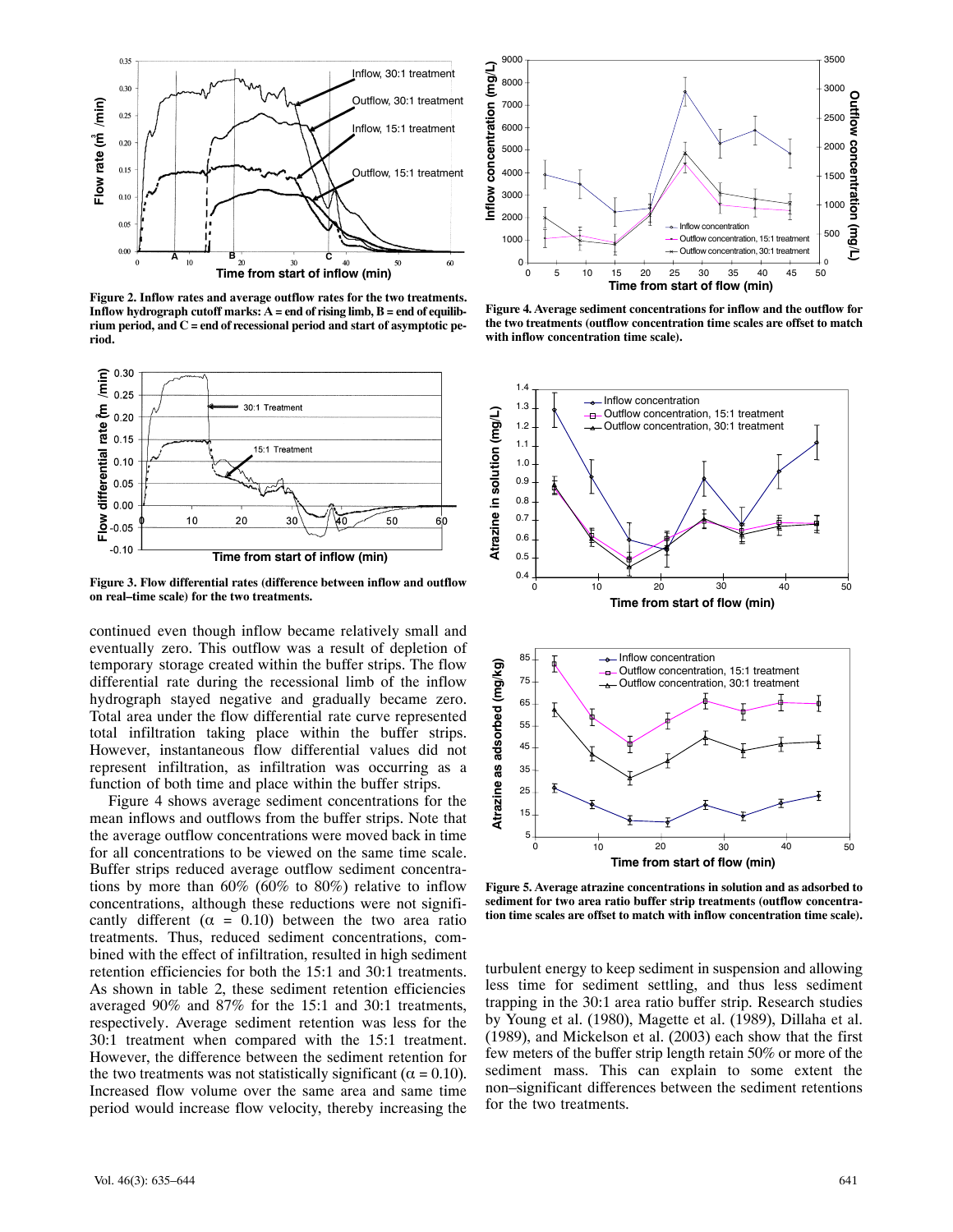Figure 5 shows average atrazine concentrations (both as adsorbed to sediment and in solution with water) for inflow to and outflow from the buffer strips as a function of time. Again, outflow concentrations were moved back in time to match the timing for the inflow values so both concentrations can be viewed on same time scale. Flow–weighted sediment adsorbed concentrations for atrazine averaged over the whole event are given in table 3. These event–averaged concentrations were 18.2, 60.4, and 49.4 mg/kg for inflow, the 15:1 treatment outflow, and the 30:1 treatment outflow, respectively. As is evident from figure 5 and table 3, these event–average concentrations were 2.7 to 3.3 times larger in outflow than in inflow for both treatments. Larger and thus heavier sediment particles and/or aggregates are expected to be trapped in the buffer strips, and sediment in outflow is expected to have a larger percentage of finer particles than sediment in inflow. Greater adsorbed pesticide concentrations are expected in outflow, as the finer sediment particles have greater specific surface area. Particle size distribution analysis could not be performed, as the amount of sediment in the samples was just enough to determine sediment concentrations and as–adsorbed pesticide concentrations.

Metolachlor showed similar trends when compared with atrazine for adsorbed pesticide concentrations (table 3). However, the opposite was true for chlorpyrifos (fig. 6 and table 3). Event–averaged sediment–adsorbed concentrations for chlorpyrifos were larger in inflow than in outflow for both treatments. The event–averaged values were 103.3, 83.9, and 93.9 mg/kg for inflow, the 15:1 treatment outflow, and the 30:1 treatment outflow, respectively, as shown in table 3. Most of the sediment settling in the strip is expected to be the larger and heavier particles (sand and silt). Although it is hard to explain, lower sediment–adsorbed concentrations of chlorpyrifos in outflow from the strips seemingly indicates that it is adsorbed to a greater degree on larger and/or heavier particles.



**Figure 6. Average chlorpyrifos concentrations in solution and as adsorbed to sediment for two area ratio buffer strip treatments (outflow concentration time scales are offset to match with inflow concentration time scale).**

|                               |                                |                        |       | Atrazine               |         | Metolachlor       |                   | Chlorpyrifos |         |
|-------------------------------|--------------------------------|------------------------|-------|------------------------|---------|-------------------|-------------------|--------------|---------|
| Attribute                     | Phase                          | Flow                   | Units | 15:1                   | 30:1    | 15:1              | 30:1              | 15:1         | 30:1    |
| Concentration                 | As<br>adsorbed<br>$(Cs)^{[d]}$ | Inflow $^{[a]}$        | mg/kg | 18.2                   |         | 23.3              |                   | 103.3        |         |
|                               |                                | Outflow <sup>[b]</sup> | mg/kg | $60.4 \text{ a}^{[c]}$ | 49.4 a  | 65.3 <sub>b</sub> | 50.4 <sub>b</sub> | 83.9 c       | 93.9 c  |
|                               |                                |                        |       | $(7.6)$ <sup>[e]</sup> | (9.8)   | (5.9)             | (13.2)            | (4.1)        | (18.4)  |
|                               | In                             | Inflow <sup>[a]</sup>  | mg/L  | 0.820                  |         | 0.961             |                   | 0.076        |         |
|                               | solution<br>$(Cw)^{[f]}$       | Outflow                | mg/L  | 0.651 d                | 0.645 d | 0.740 e           | 0.749 e           | 0.082 f      | 0.093 f |
|                               |                                |                        |       | (0.080)                | (0.110) | (0.049)           | (0.199)           | (0.008)      | (0.016) |
| Pesticide Mass <sup>[g]</sup> | With<br>sediment               | Inflow $[h]$           | g/ha  | 117.9                  | 235.8   | 151.0             | 301.9             | 669.2        | 1338.4  |
|                               |                                | Outflow                | g/ha  | 38.8                   | 84.8    | 41.9              | 86.4              | 53.9         | 161.2   |
|                               |                                |                        |       | $(13.6)^{[e]}$         | (47.6)  | (15.9)            | (21.5)            | (25.8)       | (54.8)  |
|                               | With<br>water                  | Inflow $[h]$           | g/ha  | 1291.6                 | 2583.2  | 1514.0            | 3027.9            | 119.4        | 238.8   |
|                               |                                | Outflow                | g/ha  | 630.9                  | 1414.0  | 717.0             | 1641.3            | 79.0         | 203.2   |
|                               |                                |                        |       | (47.6)                 | (412.0) | (104.5)           | (199.9)           | (22.9)       | (25.3)  |

**Table 3. Flow–weighted average pesticide concentrations as adsorbed with sediment and in solution, and pesticide mass for inflow and for outflow for both the area ratio treatments.**

[a] Inflow concentrations are the same for both area ratio treatments due to setup of project.

[b] Refer to text for explanation of why atrazine and metolachlor Cs values are greater in outflow.

[c] t-test H0: mean(15:1) = mean(30:1); no significant difference between same letters at  $\alpha$  = 0.10.

[d]  $Cs = concentration in sediment.$ 

[e] Standard deviations in parentheses.

[f] Cw = concentration in solution.

[g] Masses converted to g/ha over strip area.

[h] Input masses of 30:1 treatment are twice (2×) those of 15:1 treatment due to setup of project.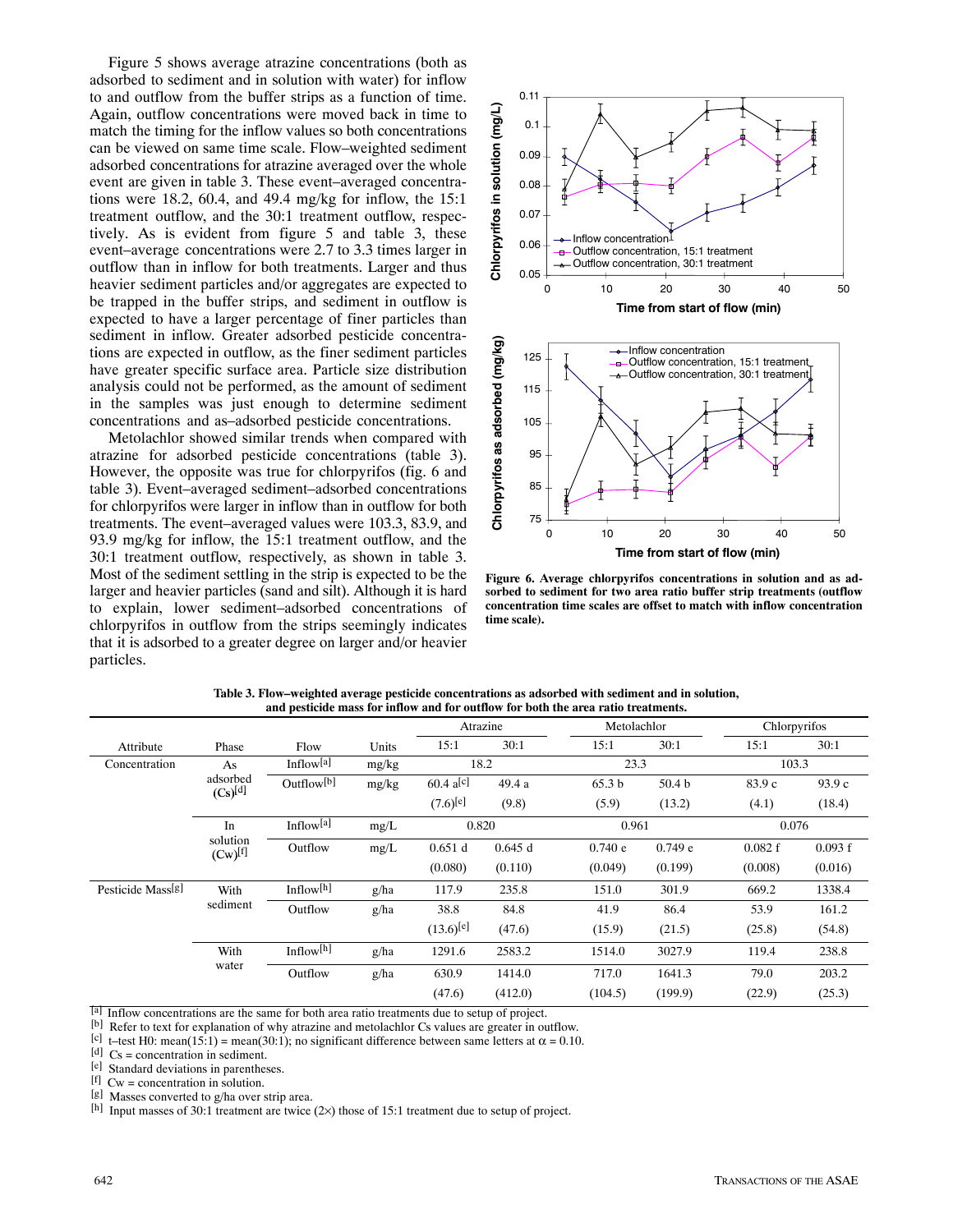In solution, flow–weighted concentrations for atrazine averaged over the entire runoff are also listed in table 3. These event–averaged values were 0.82, 0.65, and 0.64 mg/L for inflow, the 15:1 treatment outflow, and the 30:1 treatment outflow, respectively. The event–averaged outflow concentrations were 21% smaller than the inflow concentrations. Similar results were observed for metolachlor, as shown in table 3. No rainfall was applied on the strips during inflow/outflow, and therefore there was no dilution effect. However, adsorption to in–place soil and dead/living organic matter could possibly account for the reduction in outflow concentrations. Average flow–weighted, in–solution concentrations for the insecticide chlorpyrifos were 0.076 mg/L, 0.082 mg/L, and 0.093 mg/L for inflow, the 15:1 treatment, and the 30:1 treatment, respectively (table 3). Opposite from the herbicide trends, chlorpyrifos event–averaged in–solution concentrations in outflow for the 15:1 and 30:1 treatments were greater than the inflow concentrations.

Adsorption coefficients (K, ratio of as–adsorbed concentration to in–solution concentration) for atrazine, metolachlor, and chlorpyrifos for inflow into buffer strips were 22, 24, and 1359, respectively. The adsorption coefficients for the three pesticides, for the 15:1 area ratio treatment average outflow from the buffer strips, were 93, 88, and 1023, respectively. The corresponding numbers for the 30:1 area ratio treatments were 77, 67, and 1010, respectively. When compared with the partitioning coefficients, as listed in table 1, adsorption coefficients for atrazine were 7 times greater in inflow and 25 to 31 times greater in outflow for the two treatments. Similarly, adsorption coefficients for metolachlor were 4 times greater in inflow and 11 to 14 times greater in outflow. Chlorpyrifos adsorption coefficient magnitudes showed a decline from inflow values to outflow values, being 7 times greater in inflow and only 5 to 6 times greater in outflow, in comparison with the K values listed in table 1. Partitioning coefficients as listed in table 1 show how a pesticide would partition between soil and water in a field where it is applied. Larger values of K observed in inflow indicate large proportions of fractional organic carbon in sediment to which the pesticide would be adsorbed. Organic carbon particles are lighter than sediment and are expected to be lost relatively easily in runoff, thereby resulting in larger adsorption coefficient values. These organic carbon particles and fine sediment particles are not expected to settle out in buffer strips. The increase in adsorption coefficient values in outflow for atrazine and metolachlor indicates a greater degree of adsorption of these pesticides to organic carbon particles and fine sediment. A decrease in adsorption coefficient values for chlorpyrifos in outflow indicates a greater degree of adsorption of this insecticide to larger sediment particles, which are likely to settle out in buffer strips.

Table 3 shows the total masses of the three pesticides in inflow and outflows for both the treatments. Buffer strips with the 15:1 treatment retained about 52.5% of the total input (sum of both in–solution mass and as–adsorbed to sediment mass) for atrazine, while the 30:1 treatment retained 46.8%. Corresponding numbers for the two treatments were 54.4% and 48.1% for metolachlor, and 83.1% and 76.9% for chlorpyrifos. For chlorpyrifos, being strongly adsorbed, the percent retention with sediment was much greater than with water. About 5% of the total atrazine and metolachlor retained was through sediment retention; in comparison, chlorpyrifos retention with sediment was about 75%.

Analysis of variance, using the randomized block design, showed that differences between the two treatments were not significant for any of the three pesticides ( $\alpha = 0.10$ ). Despite this lack of statistical significance, the trend of lower buffer strip retention of pesticides at higher area ratios for all three pesticides was what would be expected based on the potential effects of the processes of infiltration, adsorption, and sediment deposition (Baker and Mickelson, 1994; Misra et al., 1996; Arora et al., 1996). Surface storage can possibly play a role in newly established buffer strips. A well established six–year old buffer strip area was used in this study. All depressions, crevices, etc., were expected to have been filled, and therefore surface storage effects were deemed insufficient to cause any change in reported numbers.

There was no significant difference ( $\alpha = 0.10$ ) between atrazine and metolachlor retention, but retention of chlorpyrifos was significantly greater ( $\alpha$  = 0.10) than that of the other two pesticides for both treatments. For both atrazine and metolachlor, most of the retention was the result of infiltration alone, as most of the mass was retained by infiltration (table 3). However, higher sediment retention in the strips resulted in higher chlorpyrifos retention. Thus, due to higher sediment retention efficiency, VBS were found to be more effective in retaining strongly adsorbed pesticides. As explained earlier, comparable studies have found that the first few meters of the buffer strip length retain 50% or more sediment mass. This means that retention of strongly adsorbed pesticides will follow the sediment retention trends. As no significant difference ( $\alpha = 0.10$ ) between the two treatments was obtained, a 30:1 area ratio buffer strip will be more practical in fields that are receiving strongly adsorbed pesticide applications.

## **SUMMARY AND CONCLUSIONS**

- - The runoff simulation performed in this study represented the case in which runoff from the source area enters the buffer strip after the rain has stopped and thus eliminated rainfall dilution as a complication in interpreting the data. Under this condition, the buffer strips retained 49.7% of atrazine, 51.2% of metolachlor, and 80.0% of chlorpyrifos, averaged for both the 15:1 and 30:1 treatments.
- - Differences between the two treatments were not found to be significant ( $\alpha = 0.10$ ) for the three pesticides, indicating that similar retention processes of infiltration and sediment deposition were taking place in the buffer strips; however, the non–significant trend was lower retention at the higher area ratio.
- - No significant difference was found between the retention percentages for atrazine and metolachlor; however, retention of chlorpyrifos in the buffer strips was significantly greater than that of both atrazine and metolachlor for both treatments.
- - For atrazine and metolachlor, most of the retention was through infiltration of runoff, while deposition of sediment contributed to most of the chlorpyrifos retention in the buffer strips. Storage effects were considered to be negligible due to the buffer strip area being a well